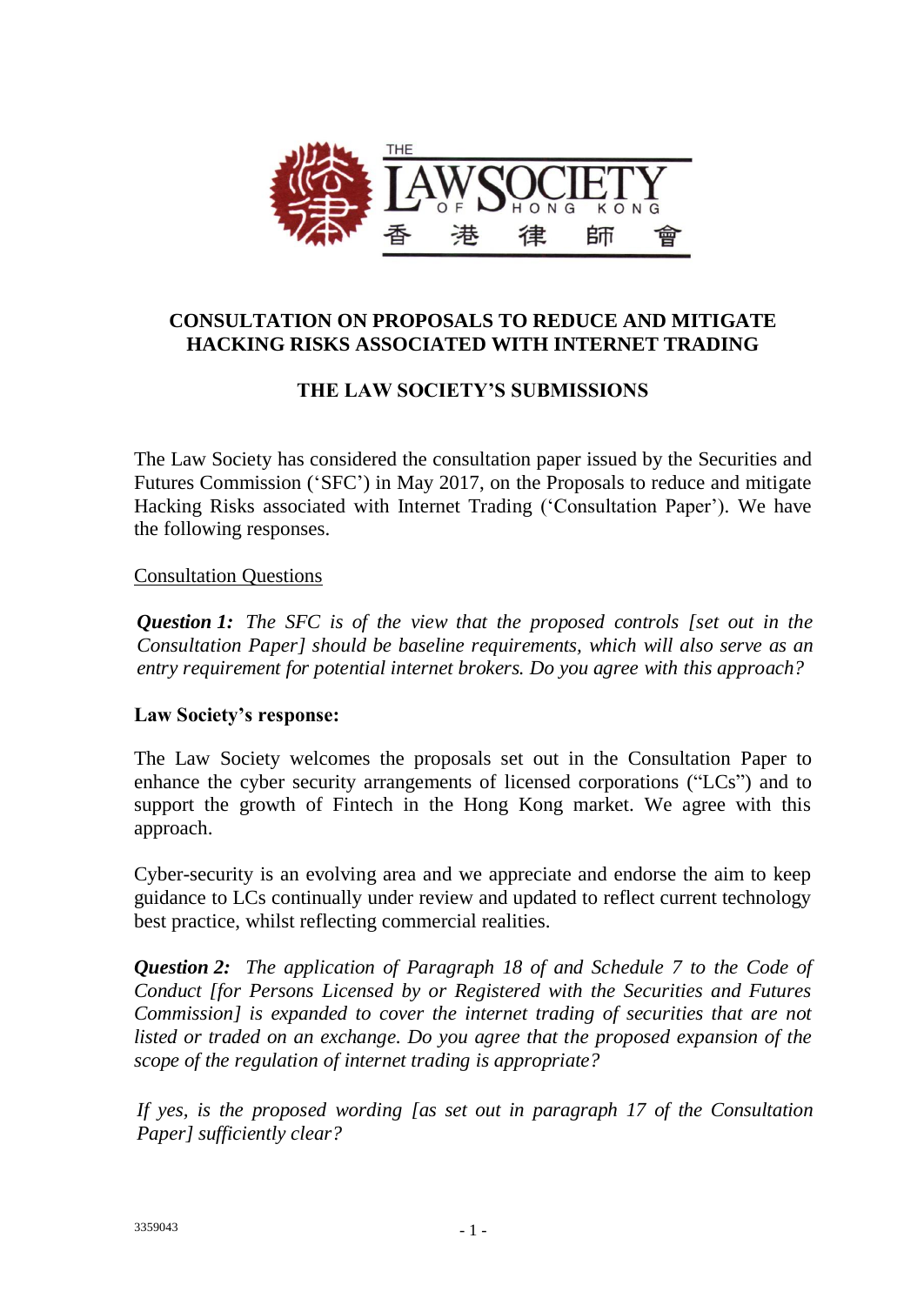## **Law Society's response:**

The Law Society agrees with the expansion of the application of Paragraph 18 to cover internet trading of securities that are not listed on an exchange and considers the proposed wording to be acceptable. In particular, the extension of the definition to cover trading of funds, and indeed all electronic access provided by LCs to the accounts of clients, as the Law Society agrees that these are subject to the same hacking risks.

*Question 3: By not prescribing particular 2FA [two-factor authentication] solutions, the proposed requirements [in the Consultation Paper] should provide brokers with a measure of flexibility when providing additional safeguards against hacking risks. Do you agree that this approach is appropriate?*

## **Law Society's response:**

As stated above in our response to Question One, the Law Society believes it is important that the industry adopts a best practice approach in relation to cybersecurity issues. We agree with the proposed requirement for 2FA for client login. Whilst we understand that the proposed flexibility is to avoid any adverse impact on the timeliness of order execution, if 2FA represents best practice, clear guidance will be needed on where this may be replaced with alternative arrangements.

*Question 4: Do you agree that for practical considerations, it will not be appropriate to mandate the monitoring of suspicious trading patterns?*

## **Law Society's response:**

The Law Society agrees but welcomes the proposed circular which will recommend the monitoring of suspicious trading patterns as best practice.

*Question 5: Due to cost considerations, the proposals do not require internet brokers to assess and enhance their backup facilities (ie, disaster recovery sites) for providing internet trading services or alternative arrangements for receiving clients' orders in an emergency so as to avoid disrupting services in an unacceptable manner. Do you agree with this approach?*

## **Law Society's response:**

The Law Society appreciates the SFC's commercial approach to cost considerations but suggests that the proposed circular detailed above also cover this area under best practice suggestions.

*Question 6: In your opinion, does the current level of service offered by your service providers enable you to comply with the proposed baseline requirements? Do you envisage any difficulty in negotiating higher service levels with your service*